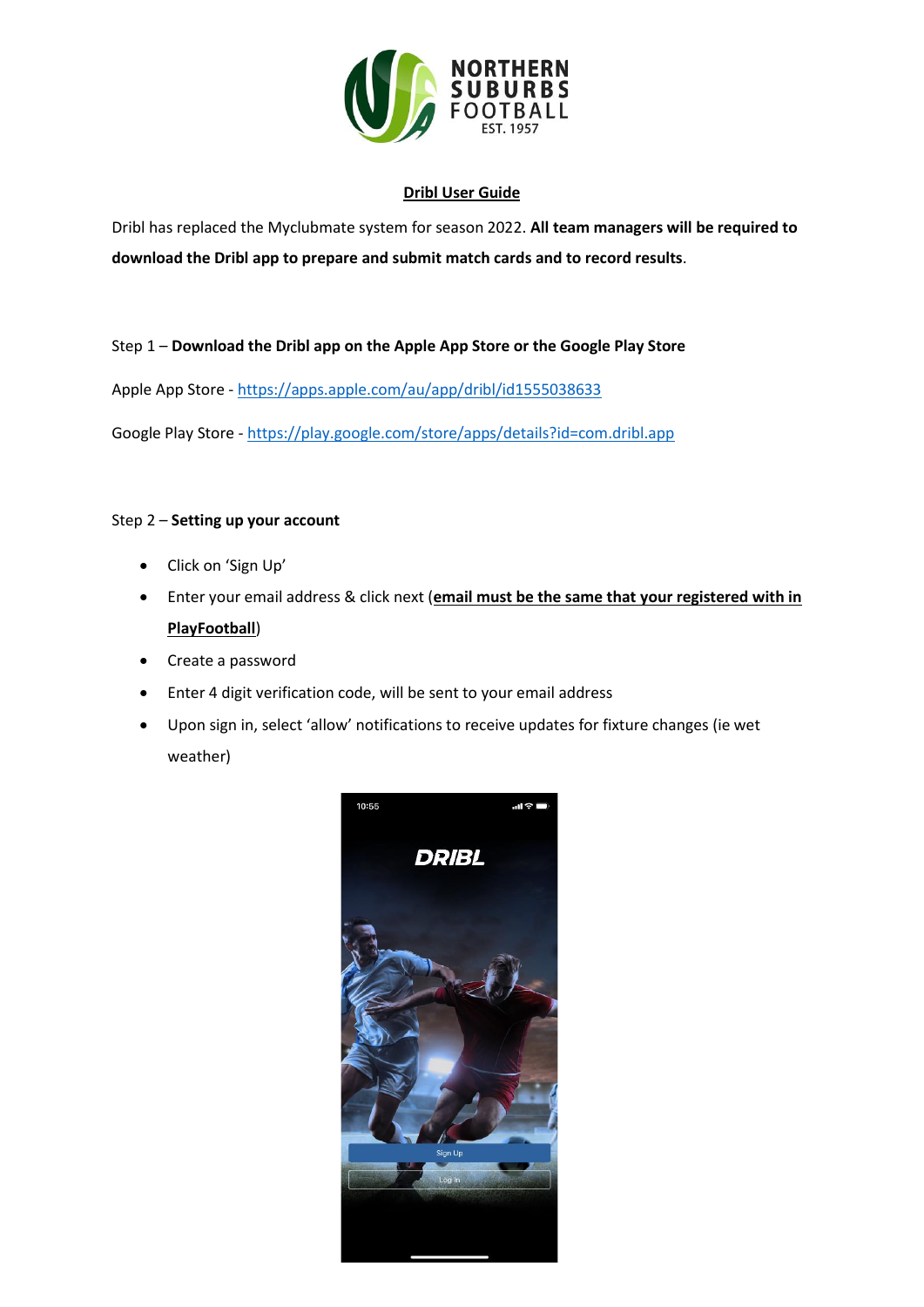

#### Step 3 – **Personalising your Dribl experience**

- Select 'Profile'. *There might be more than 1 profile if more than 1 member are linked to your email address.*
- Verify your name
- Verify DOB
- Finish!

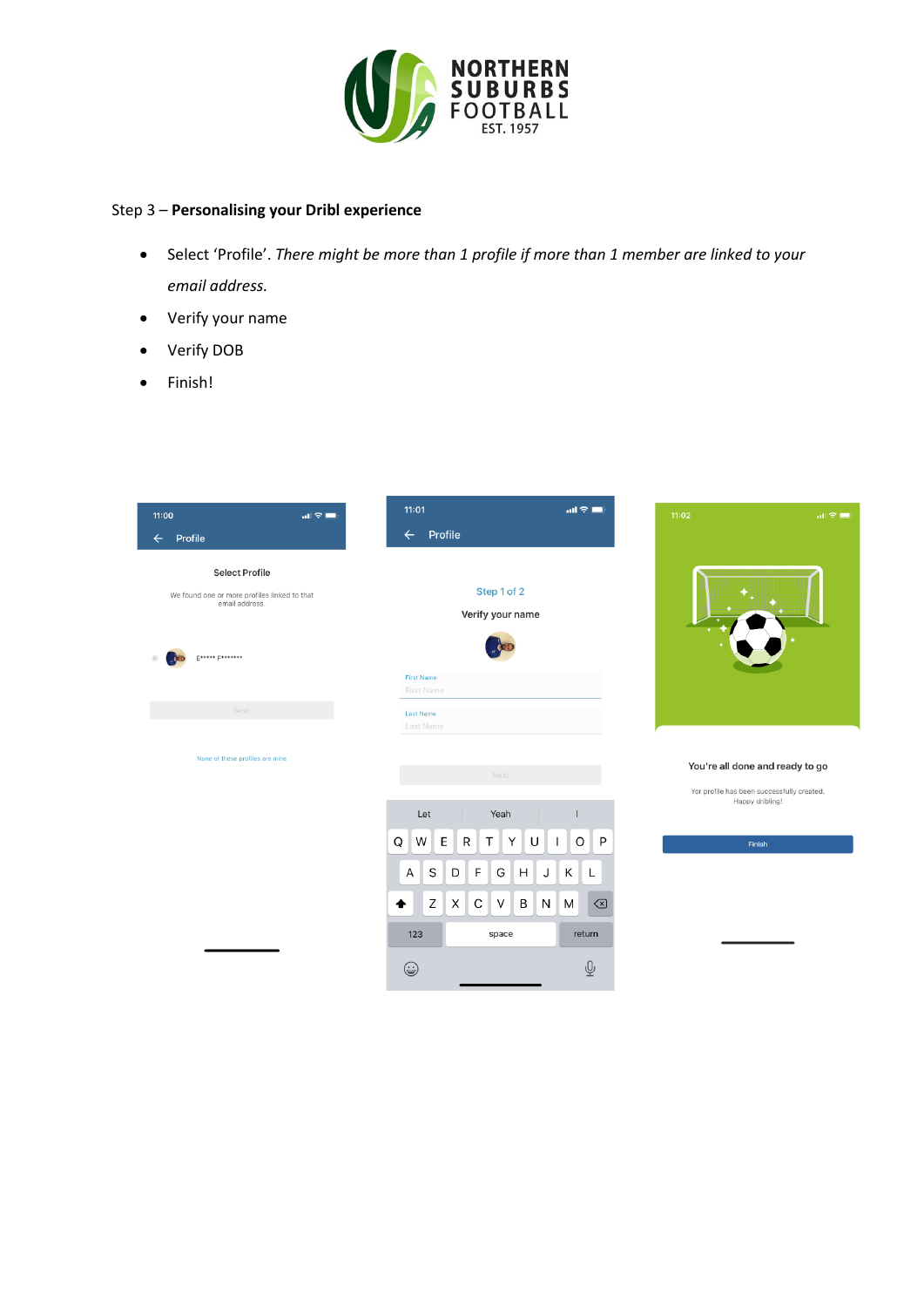

# Step 4 – **Following Teams & Leagues – (Players, Managers, Parents)**

- Click on the Star icon ('Following') to follow your team and/or league
- Select 'Add a Team'
- Select 'Northern Suburbs Football Association'
- Select Club
- Select team (Tip you might need to use the search icon to find your team. Click on the magnifying glass to search for the specific Team)
- Followed teams will now appear in following and in 'My Hub'.



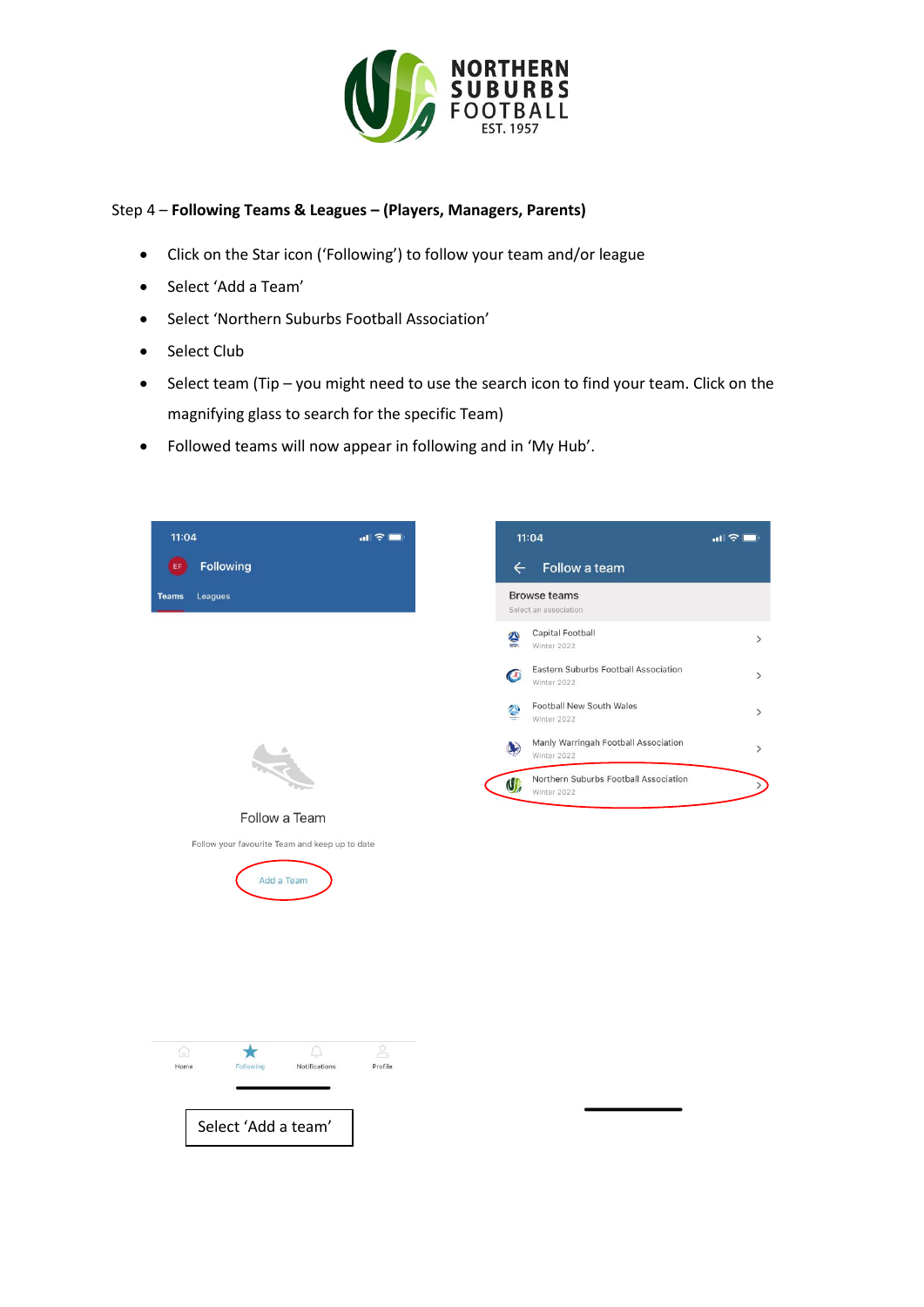

| 11:04                          |                                                                | ! ÷ E<br>∍ |
|--------------------------------|----------------------------------------------------------------|------------|
| $\leftarrow$                   | <b>Browse</b>                                                  | Q          |
| Lindfield FC<br>Select a team  |                                                                |            |
| $\odot$                        | Lindfield FC Senior Women's All Age Division 3<br>Female D     | tł         |
| O                              | Lindfield FC Senior Women's All Age Division 3<br>Female C     | ☆          |
| O                              | Lindfield FC Senior Women's All Age Division 4<br>Female E     | tt         |
| O                              | Lindfield FC Senior Women's All Age Division 5<br>Female F     | tt         |
| O                              | Lindfield FC Senior Women's All Age Premier<br>League Female A | ☆          |
| $\bf{O}$                       | Lindfield FC Senior Women's All Age Premier<br>League Female B | tt         |
| $\odot$                        | Lindfield FC Senior Women's Over 35 Division<br>1 Female       | ☆          |
| O                              | Lindfield FC Senior Women's Over 35 Division<br>2 Female       | ☆          |
| $\odot$                        | Lindfield FC Senior Women's Over 35 Division 3<br>Female Blue  | tʻ         |
| $\odot$                        | Lindfield FC Senior Women's Over 35 Division 3<br>Female White | ☆          |
| $\odot$                        | Lindfield FC Senior Women's Over 35 Division<br>4 Female       | ŵ          |
| $\odot$                        | Lindfield FC Women's Over 30 6-a-side Division<br>1 Female     | ŵ          |
| C,                             | Lindfield FC Junior Mixed Under 18 Division 2<br>Mixed C       | ☆          |
| €                              | Lindfield FC Junior Mixed Under 18 Division 3<br>Mixed D       | ☆          |
|                                | Lindfield EC. Iunior Mived LInder 10 Cuner                     |            |
| Select vour team. click on the |                                                                |            |

Select your team, click on the star icon